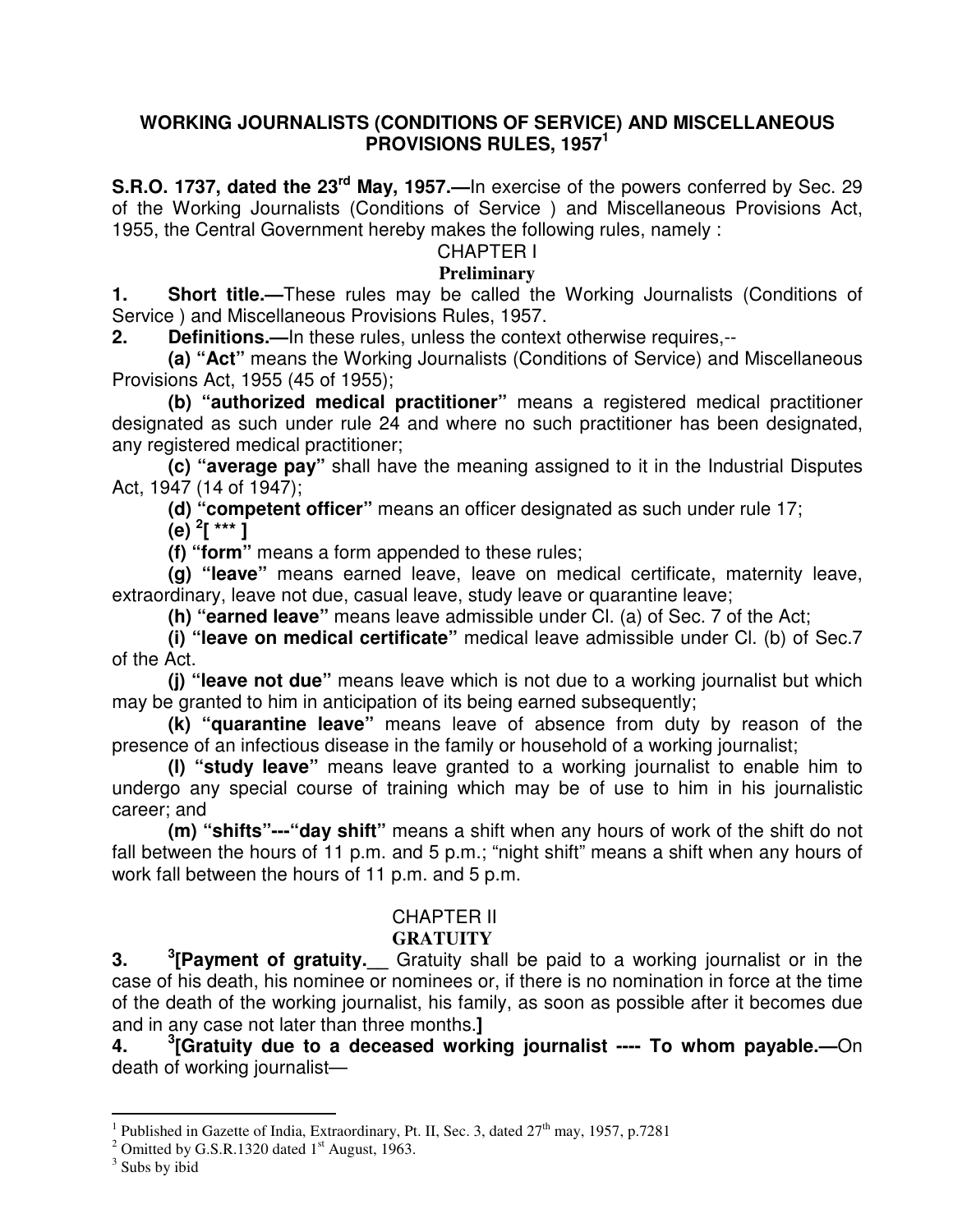(a) if a nomination made by him in accordance with rule 5 subsists, the gratuity shall be paid to his nominee or nominees in accordance with such nomination; and

 (b) if no nomination subsists or if that nomination relates only to a part of the gratuity; the amount of the gratuity or the part thereof to which the nomination does not relate, as the case may be, shall be paid to his family.]

**5. Nominations.—**(1) A working journalist shall as soon as he completes three years of the continuous service or in the case of those who have completed three years of continuous at the commencement of the Act, as soon as may be after these rules come into force, make a nomination in Form A conferring the right to receive any gratuity payable under the Act, in the event of his death before the amount has become payable, or where the amount has become payable, before the payment has been made. <sup>1</sup>[Where the nominee is a minor, a working journalist shall appoint any person in Form AA to receive the gratuity in the event off working journalist's death during the minority of the nominee. ]

(2) A working journalist may, in his nomination, distribute the amount that may become due to him amongst his nominees at his own discretion.

 $\frac{2[x * *]}{(3)}$  A nomination made under sub-rule(1)<sup>4</sup>[\* \* \*] may at any time be modified by the working journalist after giving a written notice of his intention to do so in Form B. If the nominee predeceases the working journalist, the interest of the nominee shall revert to the working journalist, who may make a fresh nomination in accordance with these rules.]

 $\sqrt[3]{(4)}$ A nomination or its modification shall take effect, to the extent it is valid on the date on which it is received by the newspaper establishment.]

**6. Deductions from gratuity.—**The gratuity will be subject to deductions on account of overpayments made to a working journalist by the newspaper establishment liable to pay such gratuity and moneys borrowed by the working journalist from such newspaper establishment.

#### CHAPTER III

#### **Hours of Work**

**7.** Special provisions regarding editors, etc. – (1) The provisions of this chapter shall not apply to editors, or to correspondents, reporters or news photographers.

 (2) Notwithstanding anything contained in sub-rule (1) the following provisions shall apply to every correspondent, reporter or news photographer stationed at the place at which the newspaper (in relation to which any such person is employed), namely:

 (a) Subject to such agreement as may be arrived at either collectively or individually between the parties concerned, every such correspondent, reporter or news photographer shall, once he enters upon duty on any day, be deemed to be on duty throughout that day till he finishes all the work assigned to him during that day:

 Provided that if such correspondent, reporter or news photographer has had at his disposal for rest any interval or intervals for a total period of two hours or less between any two or more assignments of work, he shall not be deemed to be on duty during such period:

 Provided further that where the total period of such interval or intervals exceeds two hours, he shall be deemed to be on duty during the period which is in excess of the said period of two hours.

<sup>&</sup>lt;sup>1</sup> Omitted by G.S.R.1320 dated 1<sup>st</sup> August, 1963.

<sup>&</sup>lt;sup>2</sup> Omitted by ibid., for sub-rules  $(3)$  and  $(4)$ .

 $3$  Re-numbered by ibid., as sub-rules (3) and (4), respectively for sub-rules(5) and (6).

 $4$  Omitted by G.S.R. 1320, dated the  $1<sup>st</sup>$  August, 1963.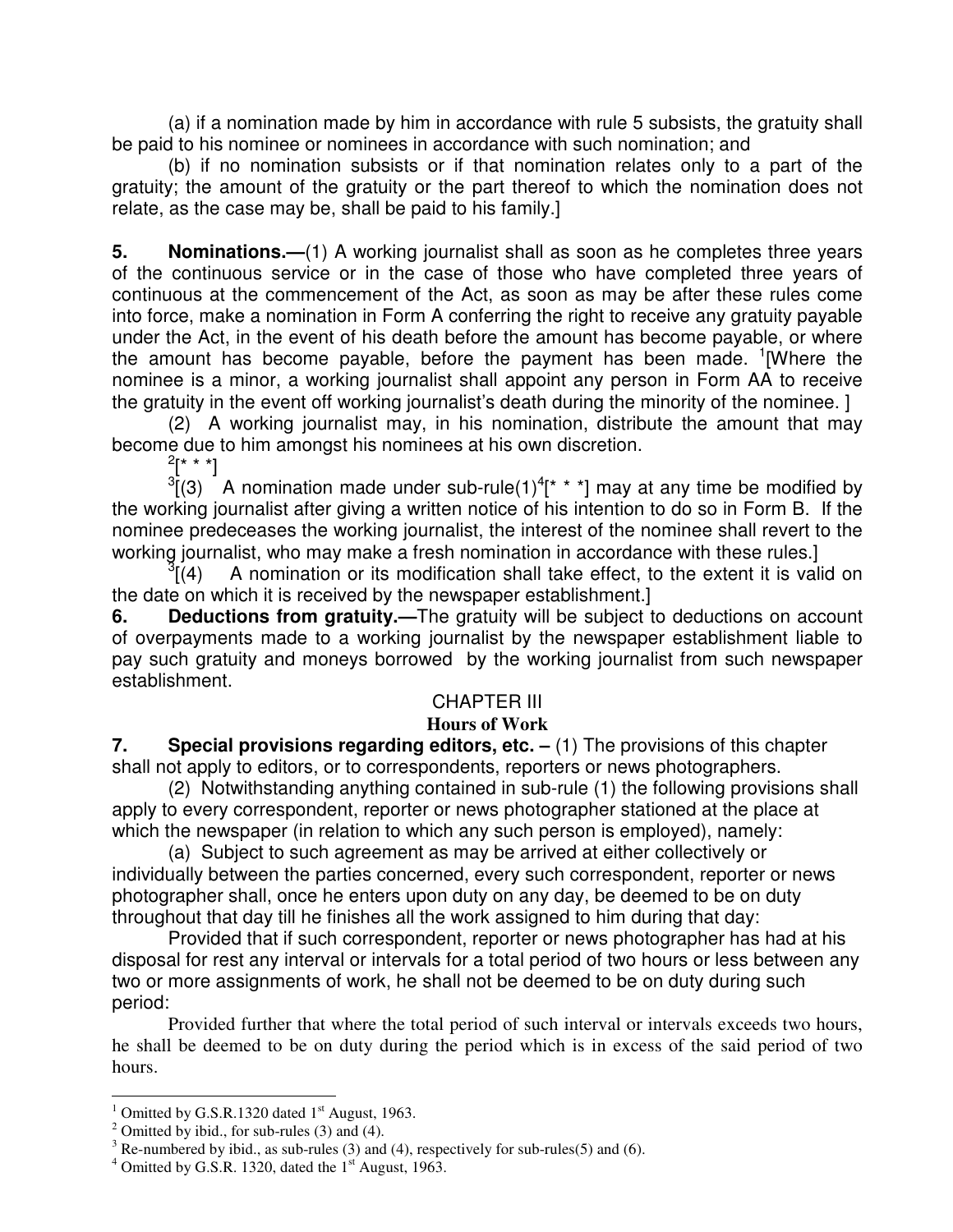(b) Any period of working excess of thirty-six hours during any week (which shall be considered as a unit of work for the purposes of this sub-rule) shall be compensated by rest during the succeeding week and shall be given in one or more spells of not less than three hours each:

 Provided that where the aggregate of the excess hours worked falls short of three hours, the duration of rest shall be limited only to such excess.

**8. Normal working day.—**The number of hours which shall constitute a normal working day for a working journalist exclusive of the time for meals shall exceed six hours per day in the case of a day shift and five and a half hours per day in the case of a night shift and no working journalist shall ordinarily be required of allowed to work for longer than the number of hours constituting a normal working day.

**9. Interval for rest.—**Subject to such agreement as may be arrived at between a newspaper establishment and working journalists employed in that establishment the periods of work for working journalist shall be so fixed that no working journalist shall work for more than four hours in the case of day shift and three hours in the case of night shift before he had an interval of rest, in the case of day shift for one hour, and in the case of night shift for half an hour.

**10.** Compensation for overtime work.—When a working journalist work for morel than six hours on any day in the case of a day shift and more than five and a half-hours in the case of a night shift, he shall, in respect of that overtime work, be compensated in the form of hours of rest equal in number to the hours for which he has worked overtime.

**11. Conditions governing night shifts.—**No working journalist shall be employed on a night shift continuously for more than one week at a time or for more than one week in any period of fourteen days:

Provided that, subject to the previous approval of the State Labour Commissioner or any authority appointed by the State Government in this behalf, the limit prescribed in this rule may be exceeded where special circumstances so require.

**12.** Interval preceding change of shift.—In the case of change of shift from night to day shift or vice versa, there shall be an interval of not less than twenty-four consecutive hours between the two shifts and in the case of a change from one day shift to another day shift or from one night shift to another night shift there shall be interval of not less than twelve consecutive hours:

Provided that no such interval may be allowed if such interval either coincides with or falls within, the interval enjoyed by a working journalist under sub-section (2) of Sec. 6 of the Act.

#### CHAPTER IV

#### **Holidays**

**13. Number of holidays in a year.—**A working journalist shall be entitled to ten holidays in a calendar year.

**14. Compensatory holidays.—**If a working journalist is required to attend on a holiday, a compensatory holiday shall be given to him, within thirty days immediately following the holiday, on a day mutually agreed upon by him and his employer.

**15. Wages for holidays.—**A working journalist shall be entitled to wages on all holidays as if he was on duty.

**16. Wages for weekly day of rest.—**A working journalist shall be entitled to wages for the weekly day of rest as if he was on duty.

CHAPTER V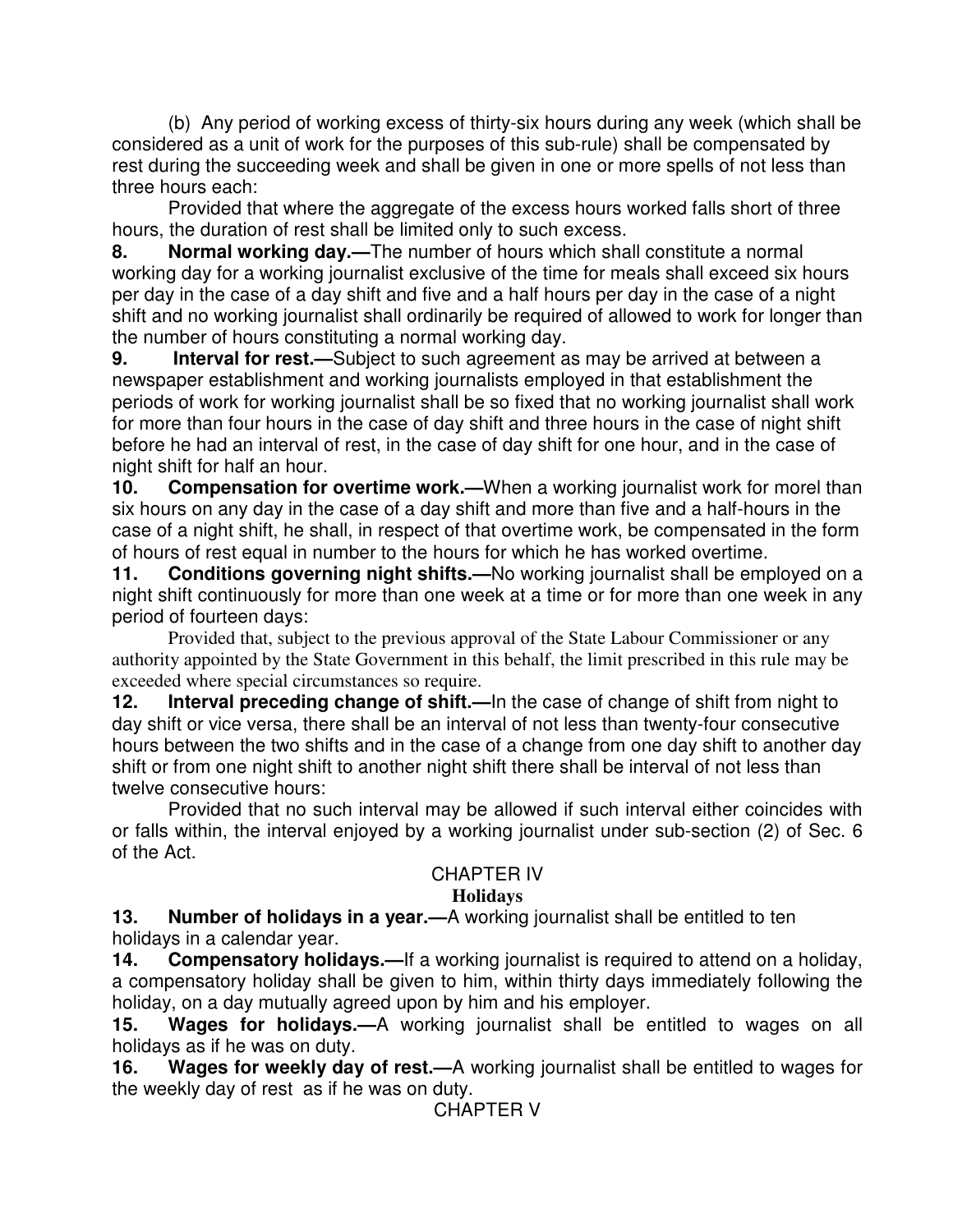**17. Competent officers.—**Every newspaper establishment may designate one or more officers in that establishment as competent officers for the purposes of this chapter.

**18. Application for leave.—**(1) A working journalist who desire to obtain leave of absence shall apply in writing to the competent officer.

(2) Application for leave, other than casual leave, leave on medical certificate and quarantine leave, shall be made not less than one month before the date of commencement of leave, except in urgent or unforeseen circumstances.

**19. Recording of reason for refusal or postponement of leave.—**If leave is refused or postponed, the competent officer shall record the reasons for such refusal or postponement, as the case may be, and send a copy of the order to the working journalist.

**20. Affixing of holidays to leave.—**Holidays, other than weekly days of rest, shall not be prefixed or suffixed to any leave without the prior sanction of the competent officer.

**21. Holidays intervening during period of leave.—**A holiday including a weekly rest day, intervening during any leave granted under these rules, shall form part of the period of leave.

**22. Recall before expiry of leave.—**(1) A newspaper establishment may recall a working journalist on leave if that establishment considers it necessary to do so. In the event of such recall such working journalist shall be entitled to traveling allowance if at the time of recall he is spending his leave at a place other than his headquarters.

(2) The traveling allowance which shall be paid to a working journalist under subrule (1) shall be determined in accordance with the rules of the newspaper establishment governing traveling allowance for journeys undertaken by the working journalists in the course of their duties.

**1 [23. Production of medical certificate of fitness before resumption of duty.—**A working journalist who has availed himself of leave for reasons of health may, before he resumes duty, be required by his employer to produce a medical certificate of fitness from an authorized medical practitioner, or the medical officer who issued the medical certificate under sub-rule (2) of rule.]

**24. Designation of authorized medical practitioner.—**Every newspaper establishment may designate one or more registered medical practitioners as authorized medical practitioners for the purpose of these rules.

**25. Earned leave.—**(1) A working journalist shall be entitled to earned leave on full wages for a period not less than one month for every eleven months spent on duty :

Provided that he shall cease to earn such leave when the earned leave due amounts to ninety days.

 (2) The period spent on duty shall include the weekly days of rest, holidays, casual leave and quarantine leave.

**26. Wages during earned leave.—** A working journalist on earned leave shall draw wages equal to his average monthly wages earned during the period of twelve complete months spent on duty, or if the period is less than twelve complete months, during the entire such period, immediately preceding the month in which the leave commences.

**27. Cash compensation for earned leave not availed of.—(**1) When a working journalist voluntarily relinquishes his post or retires from service on reaching the age of superannuation, he shall be entitled to cash compensation for earned leave not availed of up to a maximum of thirty days :

<sup>&</sup>lt;sup>1</sup> Subs. By G.S.R. 997, dated the  $6<sup>th</sup>$  July, 1964.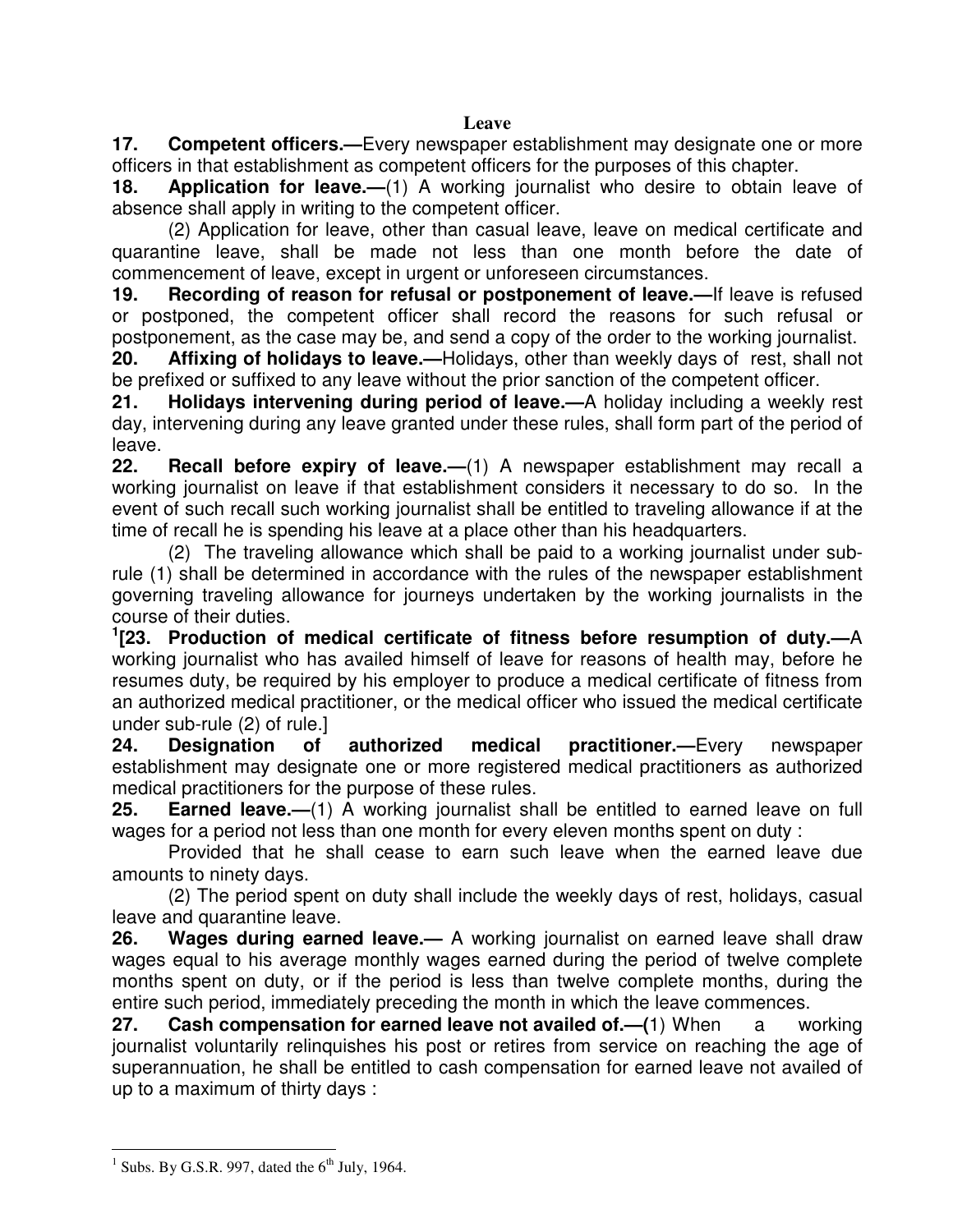Provided that a working journalist who has been refused earned leave due to him shall be entitled to get cash compensation for the earned leave so refused :

 Provided further that in the case of a working journalist who dies while in service and who has not availed himself of the earned leave due to him immediately preceding the date of his death, his heirs shall be entitled to cash compensation for the leave not so availed of.

 (2) When a working journalist's services are terminated for any reason whatsoever, other than as punishment inflicted by way of disciplinary action, he shall be entitled to cash compensation for earned leave not availed of up to a maximum of ninety days.

 (3) The cash compensation shall not be less than the amount of wages due to a working journalist for the period of leave not availed of, the relevant wage being that which would have been payable to him had he actually proceeded on leave on the day immediately preceding the occurrence of any of the events specified in sub-rule (1) or (2), as the case may be.

**28. Leave on medical certificate.—**(1) A working journalist shall be entitled to leave on medical certificate on one-half of the wages at the rate of not less than one month for every eighteen months of service :

Provided that he shall cease to earn such leave when the leave on medical certificate amounts to ninety days.

 $\frac{1}{2}$  (2) The medical certificate shall be from an authorized medical practitioner:

 Provided that when a working journalist has proceeded to a place other than his headquarters with the permission of his employer and falls ill, he may produce a medical certificate from any registered medical practitioner:

 Provided further that the employer may, when the registered medical practitioner is not in the service of the Government, arrange at his own expense, the medical examination of the working journalist concerned by any Government Medical Officer not below the rank of a Civil Assistant Surgeon or any other Medical Officer-in-charge of a hospital run by local authority or a public organization at the place, like the Kasturba Gandhi Trust, Kamla Devi Nehru Trust or Tata Memorial Trust.]

 (3) Leave on medical certificate may be taken in continuation with earned leave provided that the total of duration earned leave and leave on medical certificate taken together shall not exceed a hundred and twenty days at any one time.

 (4) A working journalist shall be entitled at his option to convert leave on medical certificate on one-half of the wages to half the amount of leave of full wages.

 (5) The ceiling laid down in the provision to sub-rule (1) and sub-rule (3) on the accumulation and total duration of leave may be relaxed by the competent officer in the cases of working journalists suffering from lingering illness such as tuberculosis.

 $2(6)$  Leave on medical certificate or converted leave on medical certificate referred to in sub-rules (1) and (4) may be granted to a working journalist at his request notwithstanding that earned leave is due to him.]

**29. Maternity Leave.—<sup>3</sup> [(1)** A female working journalist who has put in not less than one year's service in the newspaper establishment in which she is for the time being employed shall be granted maternity leave on full wages, on production of a medical certificate from an authorized medical practitioner, for a period which may extend up to three months from the date of its commencement or six weeks from the date of confinement which ever be earlier.]

(2) Leave of any other kind may also be granted in continuation of maternity leave.

 $\frac{1}{1}$  Subs. by G.S.R. 997, dated the 6<sup>th</sup> Jult, 1964.

 $<sup>2</sup>$  Ins. by ibid.</sup>

 $3$  Subs. by G.S.R. 149, dated te  $1<sup>st</sup>$  February, 1960.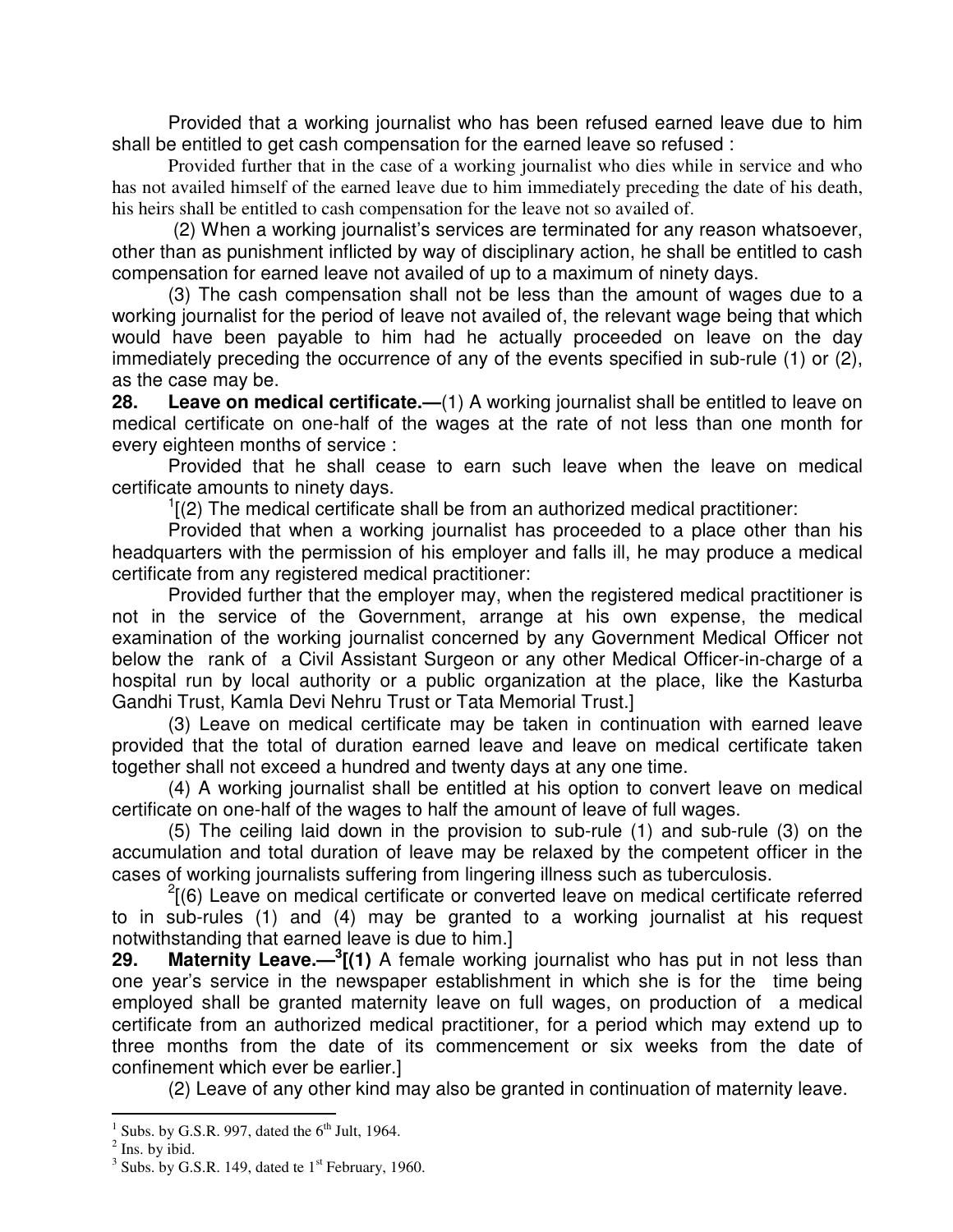(3) Maternity leave shall also be granted in cases of miscarriage, including abortion, subject to the condition that the leave does not exceed six weeks.

**30. Quarantine leave.—**Quarantine leave on full wage shall be granted by the newspaper establishment on the certificate of the authorized medical practitioner designated as such under rule 24 or, where there is no such authorized medical practitioner, by a district public health officer or other Municipal Health Officer of similar status, for a period not exceeding twenty-one days or, in exceptional circumstances, thirty days. Any leave necessary for quarantine purposes in excess of that period shall be adjusted against any other l eave that may be due to the working journalist.

**31. Extraordinary leave.—**A working journalist who has no leave to his credit may be granted extraordinary leave without wages at the discretion of the newspaper establishment in which such working journalist is employed.

**32. Leave not due.—**A working journalist who has no leave to his credit may be granted at the discretion of the newspaper establishment in which such working journalist is employed.

**33. Study leave.—**A working journalist may be granted study leave with or without wages at the discretion of the newspaper establishment in which such working journalist is employed.

**34. Casual leave.—**(1) A working journalist shall be eligible for casual leave at the discretion of the newspaper establishment for fifteen days in a calendar year :

Provided that no more than five day's casual leave shall be taken at any one time and such leave shall not be combined with any other leave.

 (2) Casual leave not availed of during a calendar year will not be carried forward to the following year.

**1 [35. Wages during casual leave.—**A working journalist on casual leave shall be entitled to wages as if he was on duty.]

**35-A. Manner of giving notice under Sec. 12 of the Act.\_** Notice required to be given under proviso to Cl.(a) of sub-section (2) of Sec. 12 of the Act shall be in Form "H" and shall be published in the official Gazette and in leading newspapers.

#### CHAPTER VI

#### **Miscellaneous**

**2 [36. Application under Sec. 17 of the Act.\_ \_**An application under Sec.17 of the Act shall be made in Form "C" to the Government of the State.where the Central Office or the Branch Office of the newspaper establishment in which the newspaper employee is employed, situated.]

**2 Maintenance of registers, record and muster-rolls.** Every newspaper establishment shall prepare and maintain the following registers, records and muster-rolls:

- (i) A register of employees in Form D.
- (ii) Service Registers in respect of all working journalists in Form E.
- (iii) Leave Register in respect of all working journalists in Form F.
- (iv) A muster-roll in Form G.

 Provided that the leave register in Form F and muster-roll in Form G. may not be Maintained by the newspaper establishment to which the Minimum Wages Act,1948 and/or the Shops and Commercial Establishments Act of State concerned apply and which are required under those Acts or the rules made there under to maintain such or similar forms.

<sup>&</sup>lt;sup>1</sup> Ins. by S.O. 889(E), dated the 11<sup>th</sup> November, 1980, published in the Gazette of India, Extraordinary, Pt.II, Sec.3(i), dated the 12<sup>th</sup> November, 1980.

<sup>&</sup>lt;sup>2</sup> Subs. by G.S.R. 1320, dated the  $1<sup>st</sup>$  August, 1963.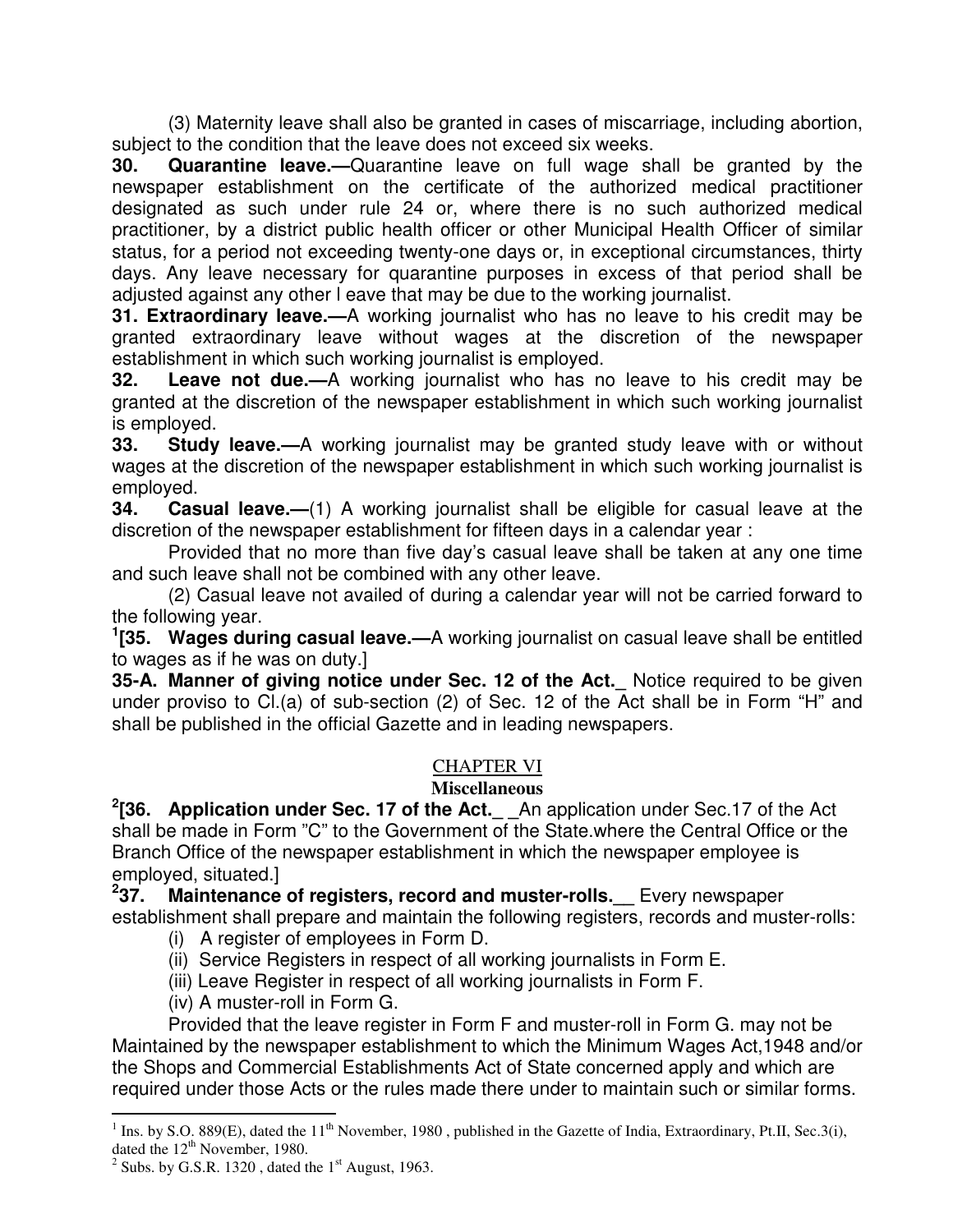**38.** Effect of rules and agreements inconsistent with those rules. The provisions of these rules shall have shall have effect notwithstanding anything inconsistent therewith contained in any other rule or agreement or contract of service applicable to a working journalist:

Provided that where under any such rule, agreement or contract of service or otherwise, a working journalist is entitled to benefits in respect of any matter which are more favourable to him than those to which he would be entitled under these rules, the working journalist shall continue to be entitled to the more favourable benefit in respect of that matter, notwithstanding that he receives benefits in respect of other matters under these rules.

> --------------- **FORM A**

Nomination form for payment of gratuity under Sec. 5 of the Working Journalists (Conditions of Service) and Miscellaneous Provisions Act, 1955.

- 1. Name (in block letters)……….. Surname (if any)………….
- 2. Sex……….
- 3. Religion……….
- 4. Occupation……
- 5. Father's Name …………
- 6. Husband's Name ……………. (for married women only)
- 7. Marital Status …… (whether bachelor, spinster, married, widow or widower)
- 8. Date of birth …….
- 9. Permanent address :

Village…………Thana…………District……….State…………..

 I hereby nominate the person(s) mentioned below to receive the amount of gratuity standing to my credit, in the event of my death before that amount has become payable, or having become payable has not been paid and direct that the said amount shall be distributed among the said persons in the manner shown below against their names:

| Name and address of<br>the nominee or<br>nominees | Nominee's relationship<br>with the working<br>journalist | Age of<br>nominee | Amount of share<br>of gratuity to be<br>paid to each | Contingencies on the<br>happening of which<br>the nomination shall |
|---------------------------------------------------|----------------------------------------------------------|-------------------|------------------------------------------------------|--------------------------------------------------------------------|
|                                                   |                                                          |                   | nominee                                              | become invalid.                                                    |
|                                                   |                                                          |                   |                                                      |                                                                    |

Dated ……………… Signature of the working journalist

 Certified that the above declaration has been signed by ………………. Employed in ………………….( the name of the newspaper establishment to be given) before me after he has read the entries/the entries have been read over to him by me.

Dated……

Signature of a responsible officer of the newspaper establishment.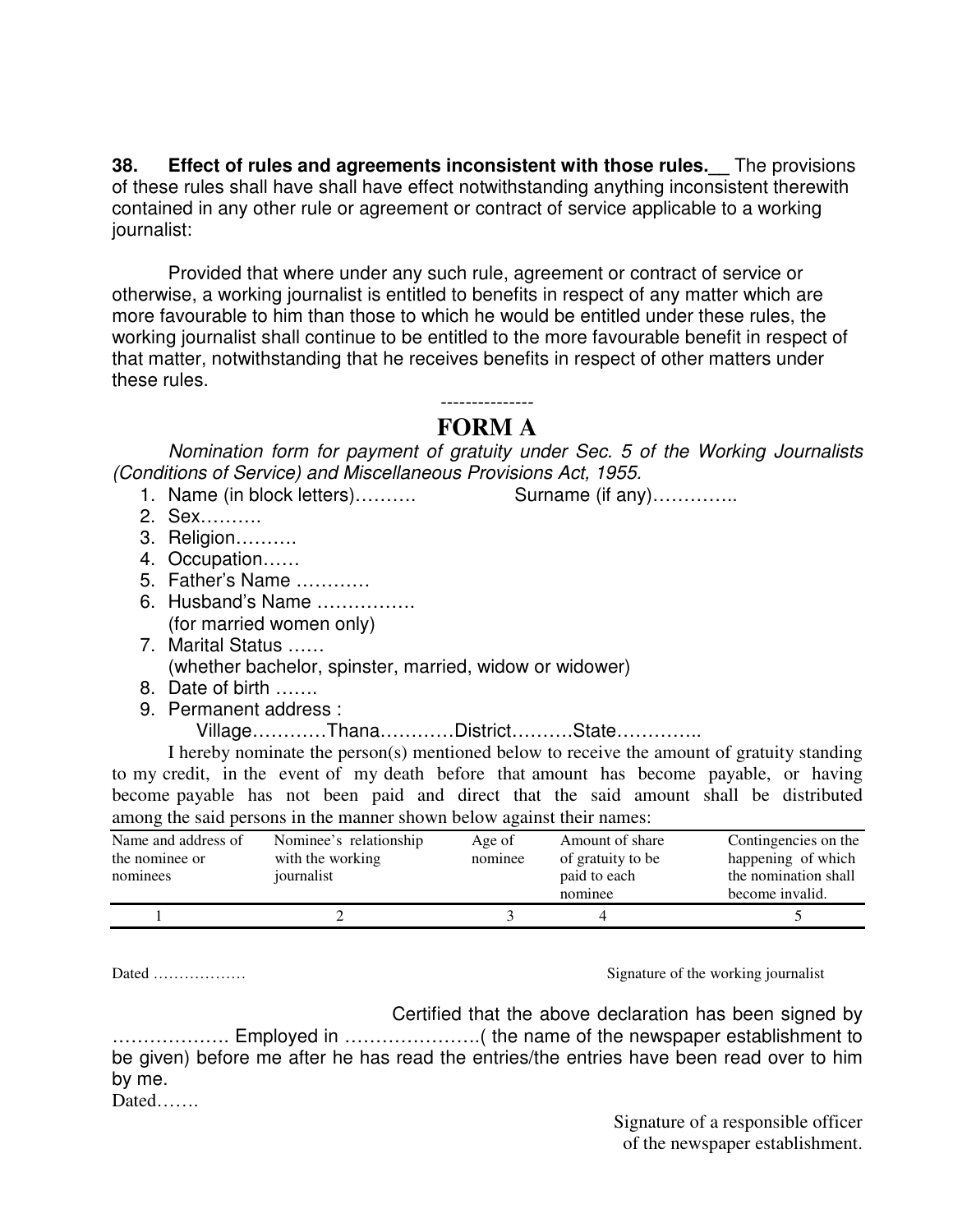| Signature of witness |
|----------------------|
| Dated:               |
| Signature of witness |
| Dated:               |

 $(1)$  Designation………………

 $(2)$  Name and address of the newspaper establishment....

#### --------------- **1 FORM AA**

Form for payment of gratuity under Sec. 5 of the Working Journalists and Other Newspaper Employees (Conditions of Service) and Miscellaneous Provisions Act, 1955 in the case of minor

| Whereas                                                                                          |  |  |  |  |                                 |
|--------------------------------------------------------------------------------------------------|--|--|--|--|---------------------------------|
|                                                                                                  |  |  |  |  |                                 |
| standing to my credit, in the event of my death before that amount has become payable, or having |  |  |  |  |                                 |
| become payable has not been paid, is a minor, I hereby appoint                                   |  |  |  |  |                                 |
|                                                                                                  |  |  |  |  | of                              |
|                                                                                                  |  |  |  |  |                                 |
|                                                                                                  |  |  |  |  |                                 |
|                                                                                                  |  |  |  |  | Signature of Working Journalist |
|                                                                                                  |  |  |  |  | Dated:                          |
|                                                                                                  |  |  |  |  |                                 |

in………………(the name of the newspaper estt. to be given) before me after he has read the entires/the entires have been read over to him by me. Dated…….

> Signature of a responsible officer of the newspaper establishment.

Dated:

Signature of witness (1) Designation……………

Signature of witness (2) Name and address of the Dated: newspaper establishment....

### **FORM B**

----------------

Nomination form for payment of gratuity under Sec. 5 of the Working Journalists and Other Newspaper Employees (Conditions of Service) and Miscellaneous Provisions Act, 1955

 I……………………hereby cancel the nomination made by me on the ……………..as regards the disposal in the event of my death of the amount of gratuity standing to my credit and hereby nominate the person(s) mentioned below to receive the amount of gratuity standing to my credit, in the event of my death before that amount has become payable, or having become payable has not been paid and direct that the said amount shall be distributed among the said persons in the manner shown below against their names :

 $\frac{1}{1}$  Ins. by G.S.R. 1320, dated the 1<sup>st</sup> August, 1963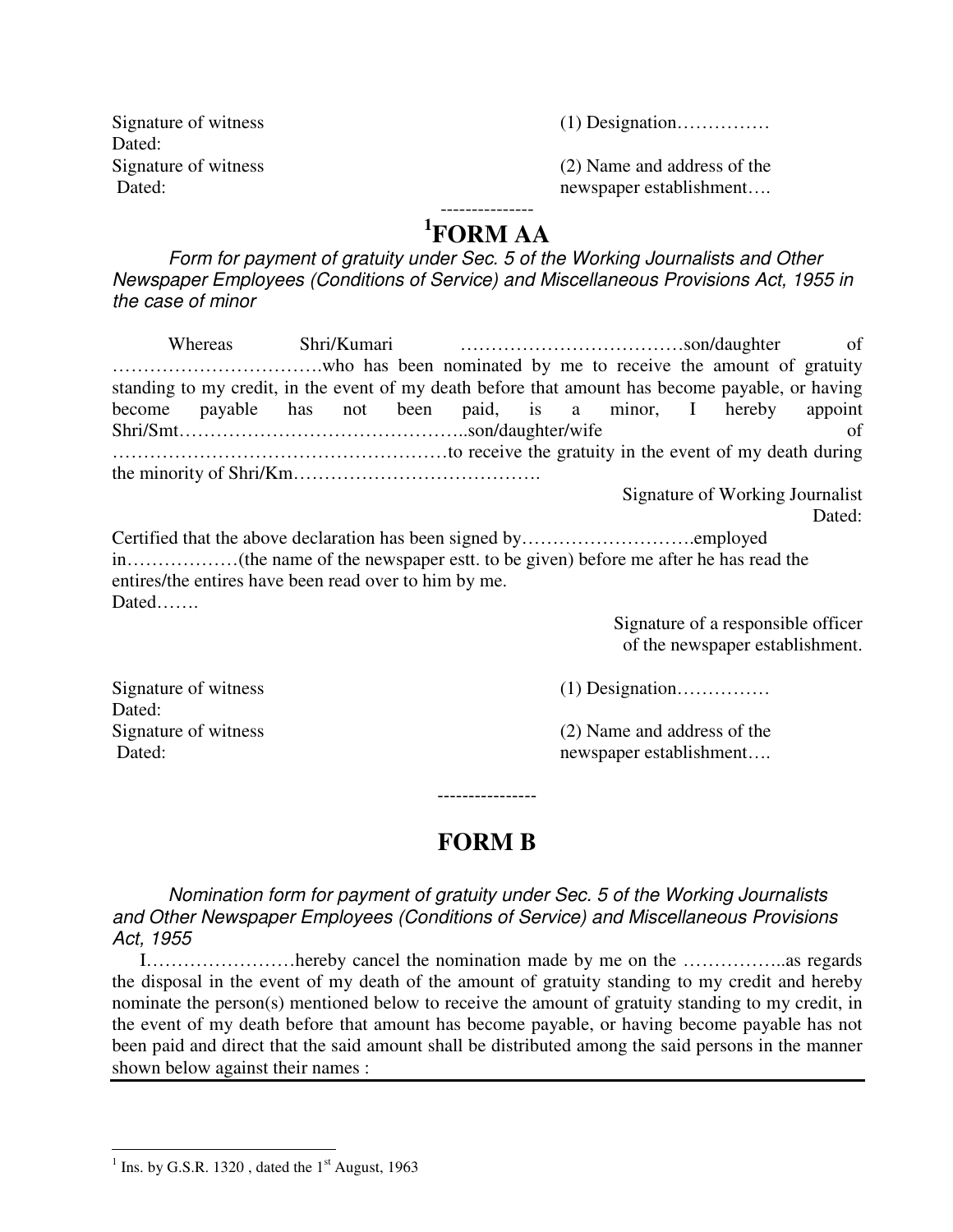| Name and address<br>of the nominee or<br>nominees | Nominee's<br>relationship<br>with<br>working<br>the<br>journalist | Age of nominee | Amount of share of<br>gratuity to be paid<br>to each nominee | Contingencies on<br>the happening of<br>which<br>the<br>shall<br>nomination<br>become invalid |
|---------------------------------------------------|-------------------------------------------------------------------|----------------|--------------------------------------------------------------|-----------------------------------------------------------------------------------------------|
|                                                   |                                                                   |                |                                                              |                                                                                               |
|                                                   |                                                                   |                |                                                              |                                                                                               |

Dated……. Signature of the working journalist.

 Certified that the above declaration has been signed by ………………. Employed in ………………….( the name of the newspaper establishment to be given) before me after he has read the entries/the entries have been read over to him by me. Dated……

|                      | Signature of a responsible officer |
|----------------------|------------------------------------|
|                      | of the newspaper establishment.    |
| Signature of witness | $(1)$ Designation                  |
| Dated:               |                                    |
| Signature of witness | (2) Name and address of the        |
| Dated:               | newspaper establishment            |

#### ------------------ **1 FORM C**

 *Application under sub-sec. (1) of Sec. 17 of the Working Journalists and Other Newspaper Employees (Conditions of Service) and Miscellaneous Provisions Act, 1955* 

To

 The Secretary to the Government of ……………(here insert the name of the State Government) Department of………………..(here insert the name of the Department which deals with the labour mattetrs)……………………………(here insert the name of the place where the headquarters of the State Government are situated).

Sir,

 I have to state that I Shri/Smt/Km………………………………son/ widow/ daughter of …………………….a working journalist, was entitled to receive from ……………….(here insert the name and address of the newspaper establishment) a sum of Rs…………… on account of ……………………..(here insert gratuity, wages, etc. as the case may be), payable under the Working Journalists and Other Newspaper Employees (Conditions of Service) and Miscellaneous Provisions Act, 1955(XLV of 1955).

I further state that I was appointed by Shri ………………………..by an instrument, dated ...........................to receive amount of the gratuity on behalf of Shri/Km ……………………………………

I further state that I have served the said newspaper establishment with a demand notice by registered post on………………… for the said amount which the said newspaper establishment has neither paid nor offered to pay to me even though 15 days have since lapsed. The details of the amount due are mentioned in the statement hereto annexed.

I request that the said sum may kindly be recovered from the said newspaper establishment under Sec. 17 of the said Act, and paid tome as early possible.

 $\frac{1}{1}$  Ins. by G.S.R. 1320, dated the 1<sup>st</sup> August, 1963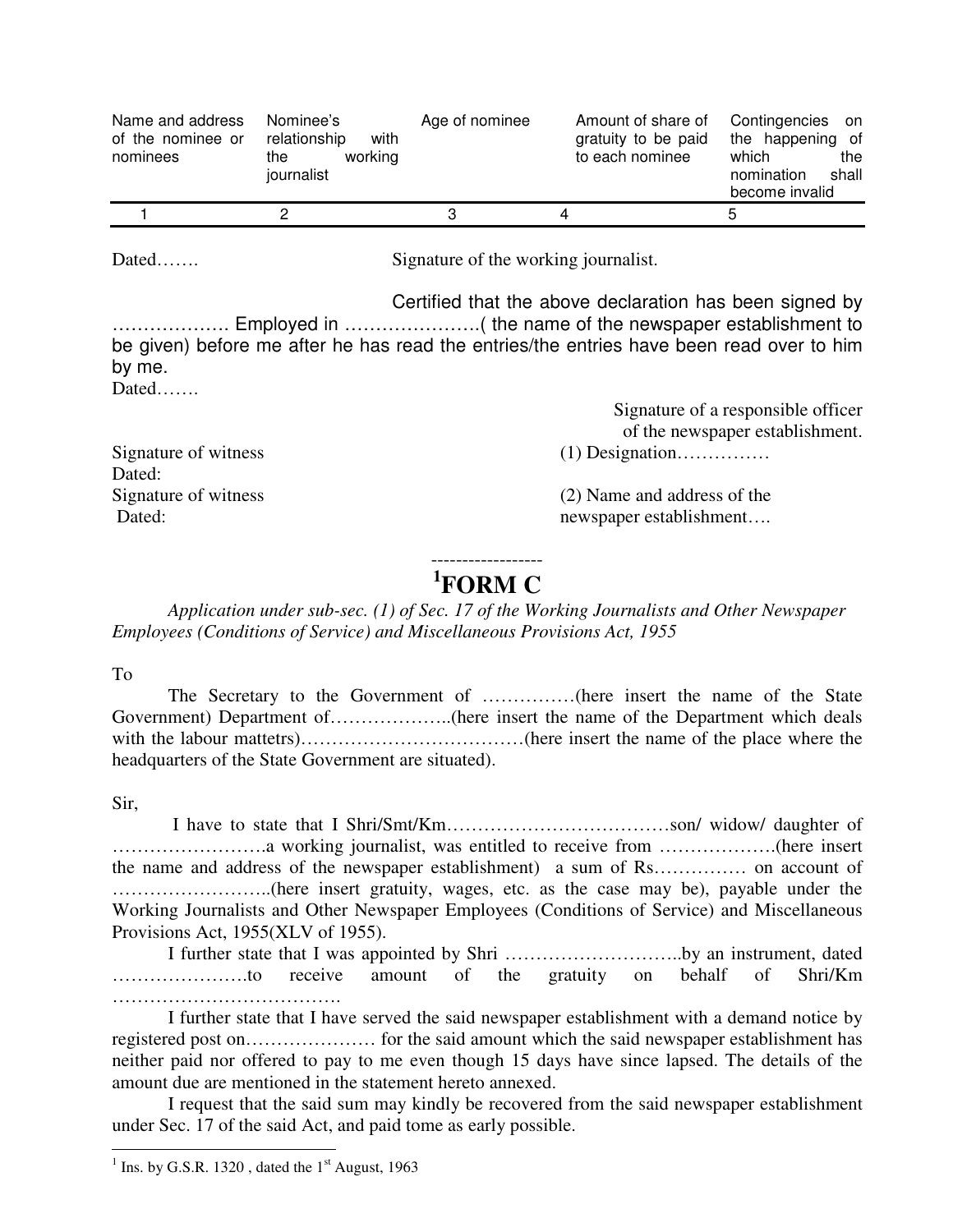\*[ I have been duly authorized in writing by …………………….(here insert the name of the newspaper employee) to make this application and to receive the payment of the aforesaid amount due to him.

\*[I am a member of the family of late……………………….(here insert the name of the deceased newspaper employee), being his……………………..(here insert the relationship) and am entitled to receive the payment of the aforesaid amount due to late ………………………….(here insert the name of the deceased newspaper employee].

Station…………

Dated………. Address……….

Signature of the applicant …..

\*To be struck out when the payment is claimed by the newspaper employee himself. ANNEXURE [\*Here insert the details of the amount claimed]

---------------------------

### **1 FORM D**

*Register of Employees* 

*See rule 37(i)* 

|                                    | Name of Establishment | Place |                                          |                                                                                          |                                                                                                         |
|------------------------------------|-----------------------|-------|------------------------------------------|------------------------------------------------------------------------------------------|---------------------------------------------------------------------------------------------------------|
|                                    |                       |       |                                          |                                                                                          | Total number of Working Journalists employed                                                            |
| Date as on $1st$ of<br>every month | employees             |       | Total number of Category Number employed | Number who are in<br>receipt of wages in<br>accordance with<br>Central Govt.'s<br>Order. | Number who are not<br>being paid in accordance<br>with Central Govt.'s<br>order and reasons<br>Thereof. |
|                                    | 2                     | 3     | 4                                        | 5                                                                                        | 6                                                                                                       |
|                                    |                       |       |                                          |                                                                                          | Names of working journalists who have resigned, retired, etc.                                           |
| Name                               | Designation           |       | Whether retired,                         | Total amount                                                                             |                                                                                                         |
|                                    |                       |       | Resigned, etc. and the                   | paid as gratuity                                                                         |                                                                                                         |
|                                    |                       |       | Date of retirement,                      | and the date of                                                                          |                                                                                                         |
|                                    |                       |       | Resignation, etc.                        | payment made                                                                             |                                                                                                         |
| 7                                  | 8                     |       | 9                                        | 10                                                                                       |                                                                                                         |

## **1 FORM E**

 $\frac{1}{1}$  Ins. by G.S.R. 1320, dated the 1<sup>st</sup> August, 1963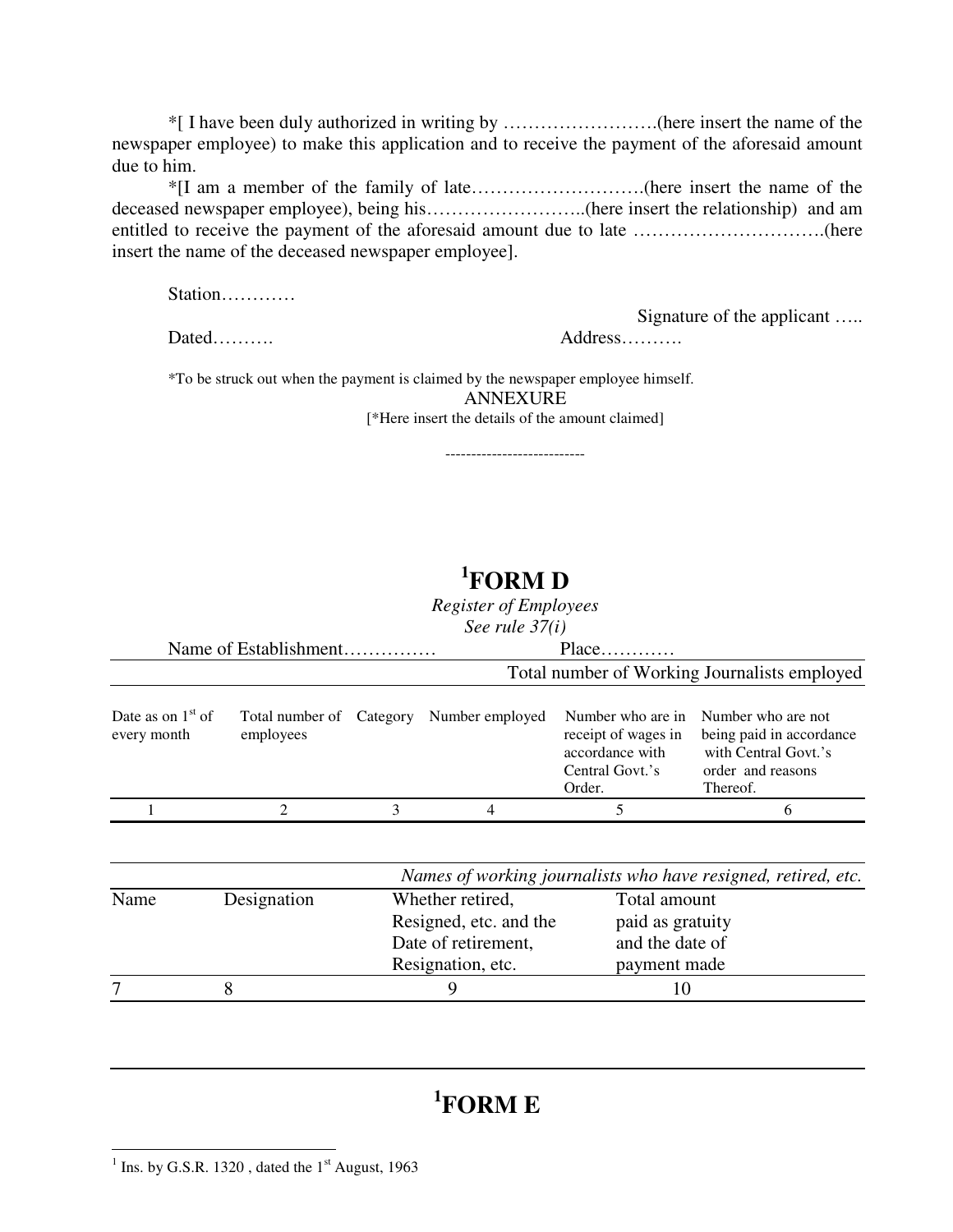|               |         |                                                     |                                         | Service Register |                       |        |         |
|---------------|---------|-----------------------------------------------------|-----------------------------------------|------------------|-----------------------|--------|---------|
|               |         |                                                     |                                         | See rule $37(i)$ |                       |        |         |
| (1)           |         |                                                     |                                         |                  |                       |        |         |
| (2)           |         | Native place                                        |                                         |                  |                       |        |         |
| (3)           |         | Father's name and residence                         |                                         |                  |                       |        |         |
| (4)           |         | Date of Birth                                       |                                         |                  |                       |        |         |
| (5)           |         | Educational and other qualifications                |                                         |                  |                       |        |         |
| (6)           |         | Date of first appointment and nature of job         |                                         |                  |                       |        |         |
| (7)           |         |                                                     |                                         |                  |                       |        |         |
| (8)           |         | Reasons for termination                             |                                         |                  |                       |        |         |
| (9)           |         |                                                     |                                         |                  |                       |        |         |
| (10)          |         |                                                     |                                         |                  |                       |        |         |
| (11)          |         | Signature with date and designation of the employee |                                         |                  |                       |        |         |
|               | Name of | Scale of pay                                        | Whether:                                |                  | Emolument drawn       | Period |         |
| Post held     |         | of the post                                         | (i) apprentice; ----------------------- |                  |                       |        |         |
|               |         |                                                     |                                         |                  |                       |        |         |
|               |         |                                                     | $(ii)$ part-time;                       | Pay              | Other emolu-          | From   | To      |
|               |         |                                                     | (iii) permanent                         |                  | ments                 |        |         |
|               |         |                                                     | (iv) probationer;                       |                  |                       |        |         |
|               |         |                                                     | (v) temporary;                          |                  |                       |        |         |
|               |         | $\mathcal{D}_{\mathcal{A}}$                         | 3                                       | $\overline{4}$   | 5                     | 6      | 7       |
|               |         |                                                     |                                         |                  |                       |        |         |
|               |         |                                                     |                                         |                  |                       |        |         |
| $\sim$ $\sim$ |         | $\mathcal{C}$ at $\mathcal{C}$<br>$\sim$ $\sim$     | $\mathcal{C}$ $\mathcal{A}$             |                  | $\mathbf{r}$ $\alpha$ |        | $1 - 1$ |

| Signature of working | Signature of the employer   | Reference to any recorded |    |
|----------------------|-----------------------------|---------------------------|----|
| Journalist           | or any other officer of the | reward<br>increment,      | of |
| appreciation         |                             |                           |    |
|                      | Establishment               | of the working journalist |    |
| 8                    |                             |                           |    |
|                      |                             |                           |    |

## **1 FORM F**

#### *[See rule 37(iii0]*

|                    |      |                  | Calendar | vear | of                  |                |  |
|--------------------|------|------------------|----------|------|---------------------|----------------|--|
| $s$ ervice $\dots$ |      |                  |          |      |                     |                |  |
|                    | Duty |                  |          |      | <b>Earned Leave</b> |                |  |
| From               | Tо   | Balance of leave | Due      |      | Availed             | <b>Balance</b> |  |
|                    |      | From preceding   |          |      |                     |                |  |
|                    |      | Year             |          | From | Tо                  |                |  |
|                    |      |                  |          |      |                     |                |  |

 $\frac{1}{1}$  Ins. by G.S.R. 1320, dated the 1<sup>st</sup> August, 1963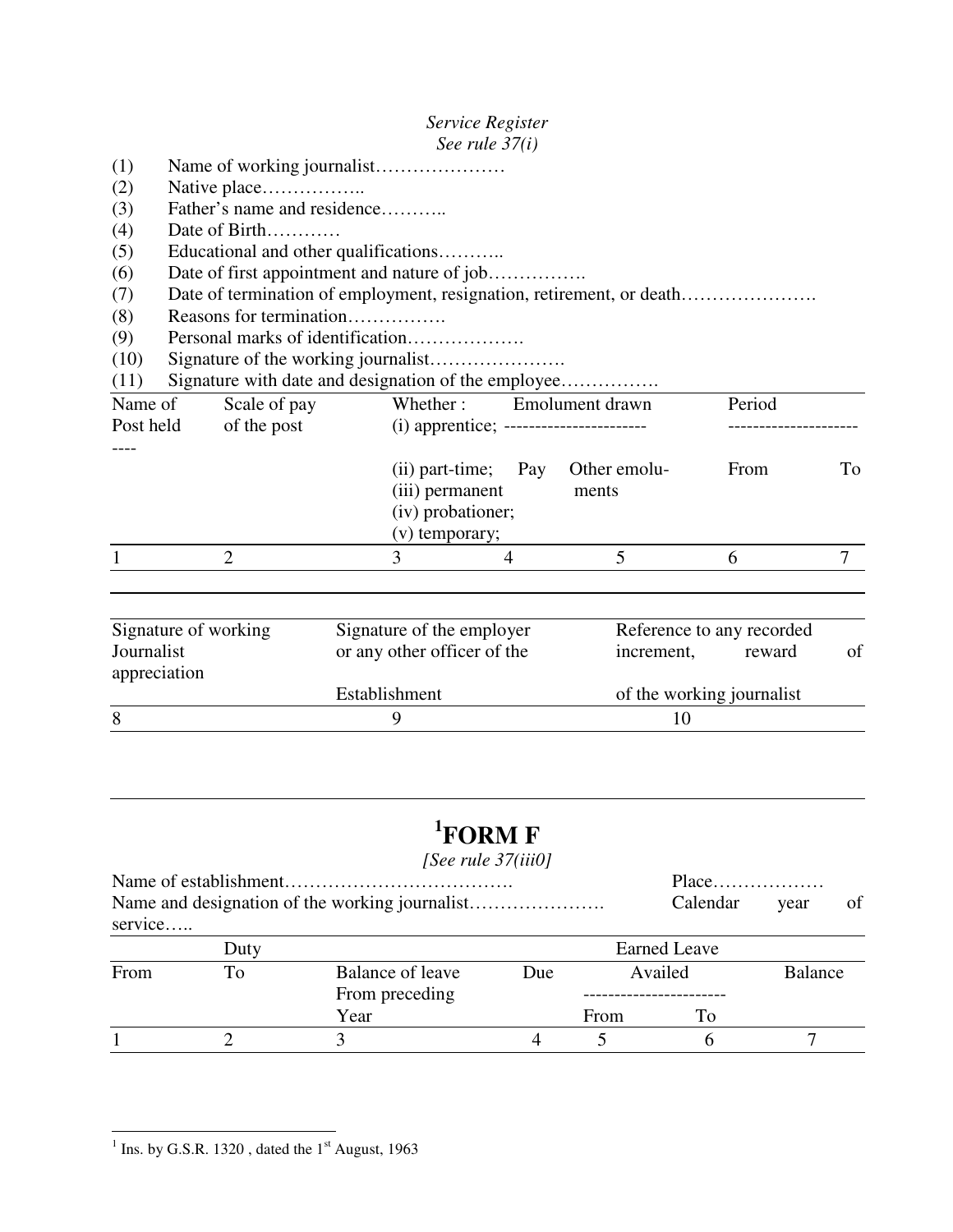|     |         | Leave on medical certificate |                |                |                   |
|-----|---------|------------------------------|----------------|----------------|-------------------|
|     | Availed |                              |                |                |                   |
| Due |         |                              | <b>Balance</b> |                | Category of leave |
|     | From    | To                           |                |                |                   |
| 8   | 9       | 10                           | 11             |                | 12                |
|     |         |                              |                |                |                   |
|     |         |                              |                |                |                   |
|     |         |                              |                |                |                   |
| Due |         | Other kinds of leave availed |                |                | Remarks           |
|     | From    | To                           |                | <b>Balance</b> |                   |

# **<sup>1</sup>FORM G**

*Muster Roll [See rule 37(iv)]* 

|                                              | Place                             |  |                |
|----------------------------------------------|-----------------------------------|--|----------------|
| Serial Name of the working<br>No. journalist | Designation Time at which<br>work |  | Rest intervals |
|                                              | Commenced Ceased                  |  |                |
|                                              |                                   |  |                |

| Working hours  | Total hours | Overtime hours  | Rest hours          | Remarks |
|----------------|-------------|-----------------|---------------------|---------|
| For the period | worked in   | worked for per- | allowed in lieu of  |         |
| Ending         | Consecutive | iod ending.     | the overtime hours  |         |
| $1.2.3.-31$    | period of 4 | $1.2.3.-31$     | worked as in col. 9 |         |
|                | weeks       |                 |                     |         |
|                |             |                 | $1.2.3.-31$         |         |
|                |             |                 |                     |         |

\*\*\*\*\*\*

 $\frac{1}{1}$  Ins. by G.S.R. 1320, dated the 1<sup>st</sup> August, 1963